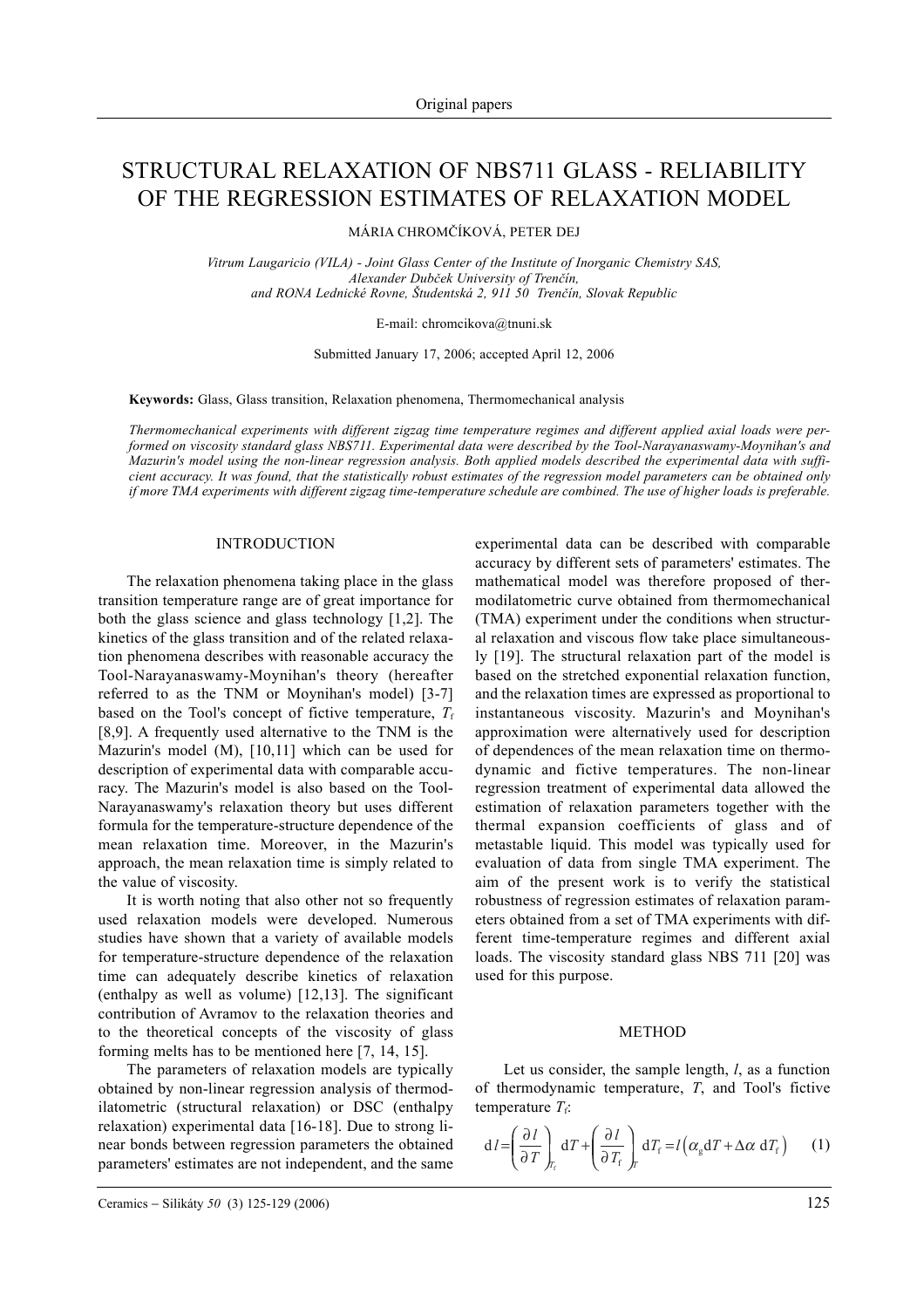$$
\Delta \alpha = \alpha_{\rm m} - \alpha_{\rm g} \tag{2}
$$

where  $\alpha_{\rm g}$  and  $\alpha_{\rm m}$  is the thermal expansion coefficient of glass and of metastable equilibrium melt, respectively. The values of both thermal expansion coefficients are considered as temperature independent in the present work.

In the case when viscous flow takes place, an additional source of changes of the sample length has to be included:

$$
\frac{1}{l} \left( \frac{\partial l}{\partial t} \right)_{T, T_t} = \frac{\sigma}{3\eta}
$$
 (3)

where  $\sigma$  is axial stress, *t* is time, and  $\eta$  stands for viscosity. Let us suppose a change of the sample state from an initial state 1 to final state 2. The relative length change of the sample during the above transition, i.e. the sample strain, can be expressed as:

$$
\varepsilon = \frac{l_2 - l_1}{l_1} \approx \int_{T_1}^{T_2} \alpha_{\rm g} dT + \int_{T_{\rm c1}}^{T_{\rm c2}} \Delta \alpha dT_{\rm f} -
$$
\n
$$
-\left(1 + \int_{T_1}^{T_2} \alpha_{\rm g} dT + \int_{T_{\rm c1}}^{T_{\rm c2}} \Delta \alpha dT_{\rm f}\right) \int_{t_1}^{t_2} \frac{\sigma}{3\eta(T, T_{\rm f})} dt
$$
\n(4)

The time course of fictive temperature  $T_f$  is obtained within the frame of the Tool – Narayanaswamy – Moynihan's/Mazurin's model [3-11] with the Kohlrausch – Williams – Watts's relaxation function [21]:

$$
M\left(\xi\right) = \exp\left(-\xi^b\right) \qquad 0 < b \le 1 \tag{5}
$$

where  $\xi$  is the dimensionless relaxation time:

$$
\xi(t) = \int_{0}^{t} \frac{dt'}{\tau(t')} = \int_{0}^{t} \frac{K}{\eta(t')} dt'
$$
 (6)

and  $\eta$  is the viscosity expressed alternatively by the Mazurin's approximation:

$$
\log \eta(T, T_{\rm f}) = \left(A + \frac{B}{T - T_0}\right) \frac{T_{\rm f}}{T} + \log \eta_0 \left(1 - \frac{T_{\rm f}}{T}\right) \tag{7}
$$

or by the Moynihan's approximation:

$$
\log \eta(T, T_{\rm f}) = A' + x \frac{\Delta h}{2.303RT} + (1 - x) \frac{\Delta h}{2.303RT_{\rm f}} + \log K
$$
\n(8)

where ∆*h* is the formal activation enthalpy, *R* is the molar gas constant and the numerical factor 2.303 is included for convenience.

The modulus *K* relating the viscosity and relaxation time in the equation (6) is considered as characteristic constant dependent on the glass composition [22].

An arbitrary subset of the above model parameters, i.e. a subset chosen from  $\{K, b, A, B, T_0, A', x, \Delta h, \eta_0, \sigma\}$  $\alpha_{\rm g}$ , and  $\alpha_{\rm m}$ , can be estimated by means of the non-linear regression analysis.

# EXPERIMENTAL

The thermal mechanical analyser (TMA) NETZSCH 402 was used for recording the sample length during the pre-defined zigzag time-temperature schedule under the constant axial load of (49, 491, 981) mN (table 1.). Prismatic samples of the lead-silicate viscosity standard glass NBS 711 supplied by NIST [20] with the dimensions of  $(5.40 \times 5.90 \times 20.40)$  mm<sup>3</sup> were used for the measurement. After each experiment, the sample was heated with the rate of 5°C/min from 290 K to 800 K, and cooled down to 290 K at 5°C/min with zero applied load. The non-linear regression analysis of experimental data was performed by the in house developed FORTRAN computer code based on the simplex minimization of the sum of squares of deviations.

#### RESULTS AND DISCUSSION

Table 1 summarizes the conditions of TMA experiments. The upper temperature range around 773 K corresponds to sufficiently short relaxation time  $\tau \approx 2$  s. Thus the sample is in the state of thermodynamic metastable equilibrium  $(T = T_f)$  at the beginning of the TMA experiment.

Figure 1 (2) compares the experimental strain values with the calculated values of the Mazurin's (Moynihan's) model obtained by the regression analysis of the experiment No.5. The subset of six parameters  $\{K, b, B, \}$  $\eta_0$ ,  $\alpha_{\rm s}$   $\alpha_{\rm m}$ } was selected as the set of unknown parameters for the Mazurin's model, and the subset of seven parameters  $\{K, b, A', \Delta h, x, \alpha_{\rm g}, \alpha_{\rm m}\}\$  was chosen as the set of unknown parameters for the Moynihan's model. In case of the Mazurin's model the values of  $\{A, T_0\}$ were taken from the NBS 711 viscosity certificate [20].

Regression estimates of individual parameters obtained for the Mazurin's and Moynihan's model are summarized in the table 2, and 3, respectively. Sufficiently low values of standard deviations of approximations, as well as relatively high values of Fisher's statistics indicate (table 2, 3) that in all cases the model describes the experimental data with sufficient accuracy. On the other hand, the values of individual parameters obtained for different experiments within each studied model differ significantly. In some particular cases the results are obviously erroneous, e.g. the value of parameter  $x = 1$  in the experiment No.3 in Moynihan's model removes the structural dependence of relaxation time - see equation (8).

The same probably applies for extreme values, like  $log(K(dPa)) = 8.5$  in the experiment No.5 in the Mazurin's model. It is interesting, that the best results from the purely statistical point of view (i.e. the highest *F* value) were for both models observed in the experi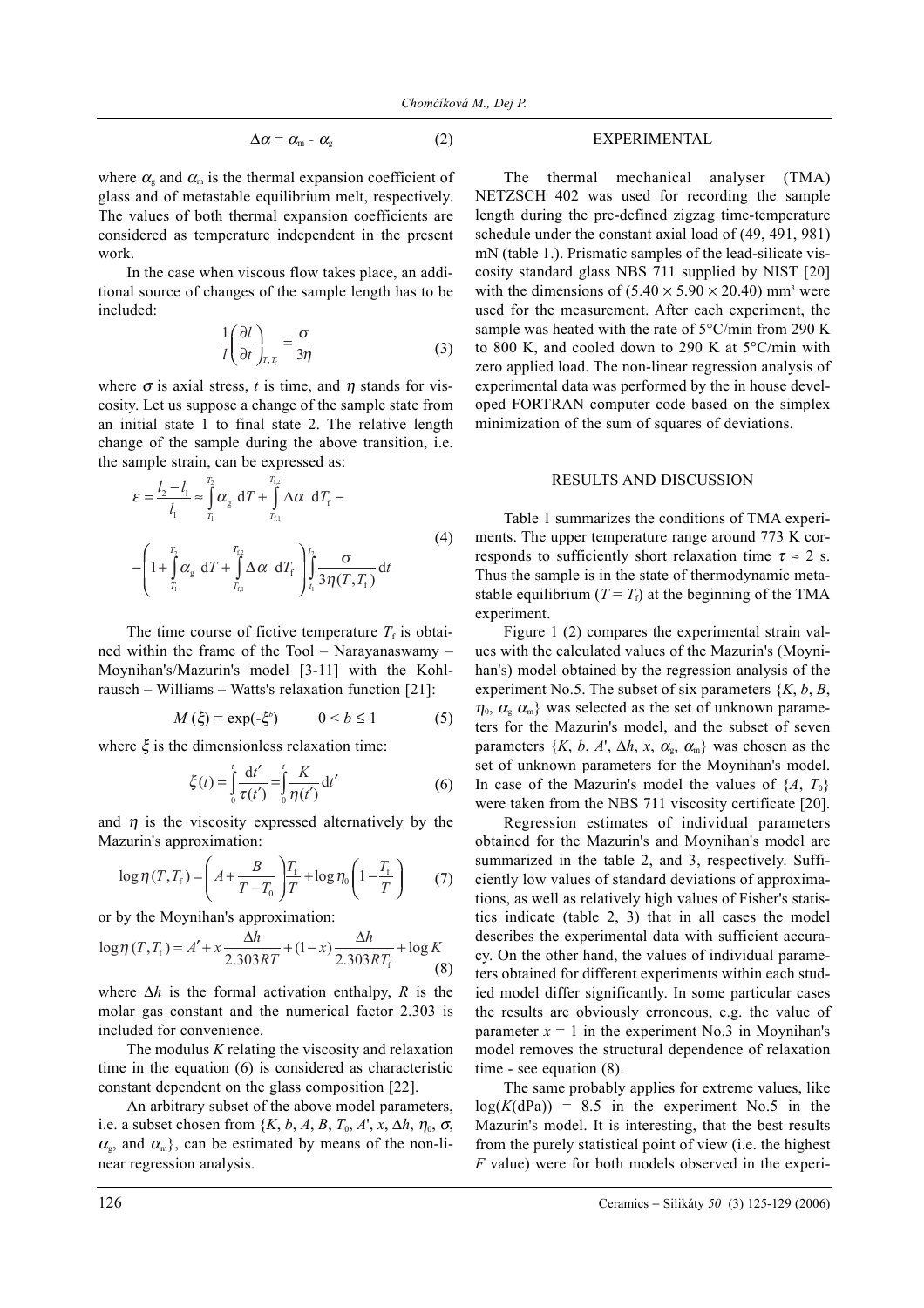ment No.4. In this experiment the highest load of 981 mN was used, and the contribution of deformation by viscous flow is the most significant. Moreover, the values of estimated parameters obtained in the experiment No.4 are in good agreement with the data published for similar glasses previously [10,11]. On the other hand, the experiments No.1 and 4 use only two different heating/cooling rates and their time-temperature schedule is therefore simpler than in the other experiments. This is probably the reason for obtaining the lowest values of standard deviations of approximations in the experiment No.1. Also the regression estimates obtained in the experiment No.1 are close to those obtained for both relaxation models in the experiment No.4. Moreover, if

| Experiment No. | Load $(mN)$ | Heating/Cooling $(K/min)$ | Temperature limits $(K)$      |  |
|----------------|-------------|---------------------------|-------------------------------|--|
|                | 49          | 5                         | 785 - 570 - 785 - 570 - 785   |  |
|                |             | 10                        | 785 - 570 - 785 - 570 - 785   |  |
| $\overline{c}$ |             | 20                        | 785 - 570 - 785               |  |
|                |             | 10                        | 785 - 570 - 785               |  |
|                | 491         | 5                         | 785 - 570 - 785               |  |
|                |             | 20                        | 785 - 570                     |  |
|                |             | 5                         | $570 - 780 - 570$             |  |
|                |             | 20                        | 570 - 785                     |  |
| 3              |             | 20                        | $810 - 570 - 810 - 570$       |  |
|                | 491         | 10                        | $570 - 795 - 570 - 795 - 570$ |  |
|                |             | 5                         | $570 - 795 - 570 - 975$       |  |
| 4              | 981         | 10                        | 795 - 570 - 795               |  |
|                |             | 5                         | $795 - 570 - 795$             |  |
| 5              |             | 20                        | $810 - 470 - 810 - 470$       |  |
|                | 491         | 10                        | $470 - 795 - 520 - 795 - 520$ |  |
|                |             | 5                         | $520 - 790 - 570 - 790$       |  |

Table 1. The time-temperature regimes of five different TMA experiments\*.

\* *For example, the time-temperature regime of the experiment No.1 starts with the temperature (in K) scans 785 - 570 - 785 - 570 - 785 carried out with the heating/cooling rate of 5 K/min followed immediately by the scans 785 - 570 - 785 - 570 - 785 with the heating/cooling rate of 10 K/min. In the course of the whole experiment the sample is under the constant load of 49 mN.*

Table 2. Results of non-linear regression analysis for Mazurin's model; *F* - Fisher's statistics,  $s_{\text{apr}}$  - standard deviation of approximation.

| Parameter                                |        | Experiment No. |         |         |         |                   |  |
|------------------------------------------|--------|----------------|---------|---------|---------|-------------------|--|
|                                          |        |                |         | 4       |         | Average           |  |
| $log$ { $K$ (dPa)}                       | 10.03  | 10.29          | 9.98    | 10.08   | 8.54    | $9.78 \pm 0.7$    |  |
| $\boldsymbol{b}$                         | 0.586  | 0.679          | 0.551   | 0.565   | 0.315   | $0.539 \pm 0.115$ |  |
| $\log{\{\eta_{o}/dPa.s\}}$               | 2.45   | 4.46           | $-1.87$ | 2.03    | $-2.09$ | $0.996 \pm 2.87$  |  |
| B(K)                                     | 4149   | 4172           | 4169    | 4194    | 4162    | $4169 \pm 17$     |  |
| $10^7 \alpha_{\rm g}$ (K <sup>-1</sup> ) | 95     | 96             | 83      | 92      | 72      | $88 \pm 10$       |  |
| $10^{7} \alpha_{m}$ (K <sup>-1</sup> )   | 289    | 287            | 354     | 297     | 469     | $339 \pm 78$      |  |
| F                                        | 15 065 | 2 1 9 2        | 1679    | 42 44 6 | 7 2 5 9 |                   |  |
| $10^6$ . $S_{\text{apr}}$                | 19     | 56             | 143     | 31      | 73      |                   |  |

Table 3. Results of non-linear regression analysis for Moynihan's model, F - Fisher's statistics,  $s_{\text{anr}}$  - standard deviation of approximation.

| Parameter                                  |          |          |          |          |          |                   |
|--------------------------------------------|----------|----------|----------|----------|----------|-------------------|
|                                            |          |          |          | 4        |          | Average           |
| $log {K(dPa)}$                             | 10.14    | 9.87     | 10.02    | 10.18    | 9.18     | $9.88 \pm 0.41$   |
| $\overline{A}$                             | $-30.64$ | $-22.32$ | $-22.24$ | $-26.91$ | $-25.27$ | $-25.48 \pm 3.51$ |
| b                                          | 0.609    | 0.716    | 0.518    | 0.661    | 0.335    | $0.568 \pm 0.149$ |
| $\mathcal{X}$                              | 0.34     | 0.53     |          | 0.43     | 0.63     | $0.59 \pm 0.26$   |
| $10^{7} \alpha_{\rm g}$ (K <sup>-1</sup> ) | 96       | 97       | 81       | 95       | 76       | $89 \pm 10$       |
| $10^{7} \alpha_{m}$ (K <sup>-1</sup> )     | 287      | 287      | 336      | 284      | 408      | $320 \pm 54$      |
| $\Delta h$ /kJ.mol <sup>-1</sup>           | 456      | 339      | 334      | 403      | 391      | $382 \pm 51$      |
| $\overline{F}$                             | 14 203   | 8999     | 2 5 1 8  | 32 545   | 2 2 9 4  |                   |
| $10^6$ . $S_{\text{apr}}$                  | 20       | 28       | 117      | 35       | 130      |                   |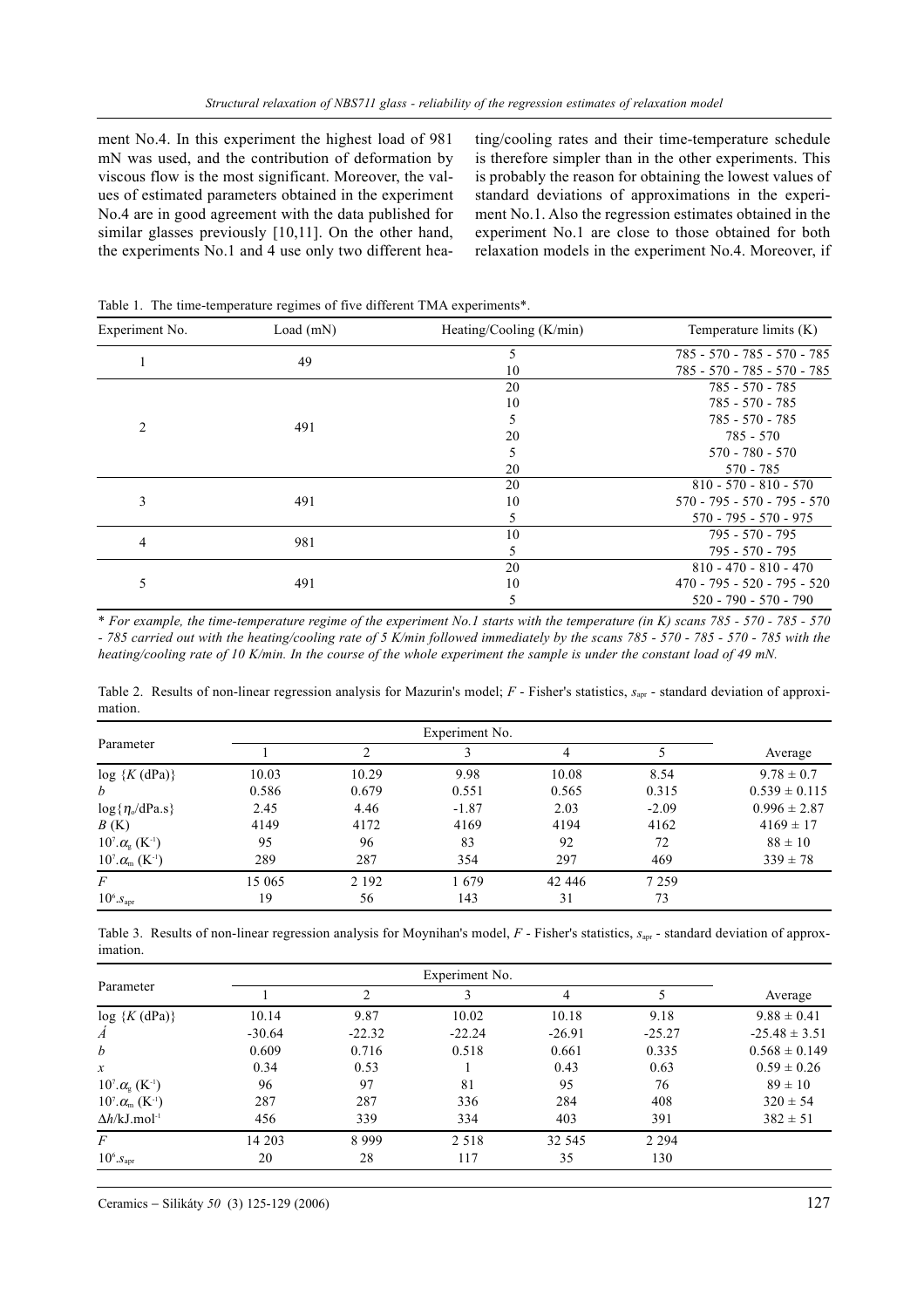the standard deviations of average values of individual parameters (the +/- values in the column "Average" in the tables 2 and 3) are taken into account, the results of both experiments can be considered as identical.

The obtained results suggest that too complex timetemperature schedules consisting of too many coolingheating-cooling loops give incorrect results due to the accumulation of various experimental errors during a long lasting experiment (e.g. temperature instability, sample misalignment, and, last but not least, sample deformation). This was most likely the reason for the lowest values of  $F$  and the highest values of  $s_{\text{anr}}$  obtained from the most complex experiments with five loops (No.3 for Mazurin's model, and No.5 for Moynihan's model).

In case of the Mazurin's model an internal gauge can be defined when the regression estimate of the parameter *B* (see the equation  $(7)$ ) is compared with the certified value of 4257.6 K [20]. From this point of view the best results were obtained from the experiments No.1 and 4.



Figure 1. Calculated (line) and experimental (circles) strain values, Mazurin's model, experiment No.5.



Figure 2. Calculated (line) and experimental (circles) strain values, Moynihan's model, experiment No.5.

The analogous role to the parameter *B* of the Mazurin's model plays the Moynihan's parameter ∆*h*, both reflecting the activation enthalpy. While in case of the Mazurin's model the activation enthalpy is temperature dependent

$$
\Delta h_{\eta} = 2.303RB \frac{T^2}{(T - T_0)^2}
$$
 (9)

and equals to the activation enthalpy of viscous flow, in case of the Moynihan's model the ∆*h* value is temperature independent. The highest values of *h* were obtained for the best fitted experiments No.1 (456 kJ/mol) and 4 (403 kJ/mol). According to the certified viscosity equation [20], these values correspond to the ∆*h* value at the temperature of 737 K and 773 K, respectively. For comparison, the dilatometric  $T_{\rm g}$  value of NBS711 glass measured during the cooling (5 K/min) is equal to 701 K. This discrepancy can be perhaps explained by the fact that the viscosity equation is certified [20] only up to the viscosity value of 10<sup>12</sup> dPas.

Due to the same origin of enthalpy and structural relaxation, the results of enthalpy relaxation study of NBS711 glass performed by Davis and Ihinger [23] can be compared with the present study of structural relaxation. The value of activation energy of the viscous flow (447 kJ/mol) reported by Napolitano et al. [24] was used, among others, by Davis and Ihinger for fitting the DSC data. This value corresponds well with the values obtained from the experiments No.1 and 4 in this work. For this activation enthalpy Davis and Ihinger found by regression analysis of the DSC data the value of  $b = 0.629$ . In this work the Mazurin's model yielded in almost all experiments in lower *b* values than the Moynihan's model. The only exception is the experiment No.3 that gives obviously physically erroneous result  $(x = 1)$ . The Moynihan's estimates of the *b* value for the best fitted experiments No.1 (0.609) and 4 (0.661) are close to the value obtained by Davis and Ihinger.

Comparison of regression estimates of thermal expansion coefficients of both the metastable melt and of the glass revealed reasonable agreement of thermal expansion coefficient in all experiments, except of the experiments No.3 and 5, where outlying values were obtained.

# **CONCLUSION**

The strain values calculated with the use of both proposed models agree well with the experimental data. Both applied models can be thus considered as equivalent, at least from the phenomenological point of view. On the other hand, the statistically robust estimates of the regression model parameters can be obtained only if